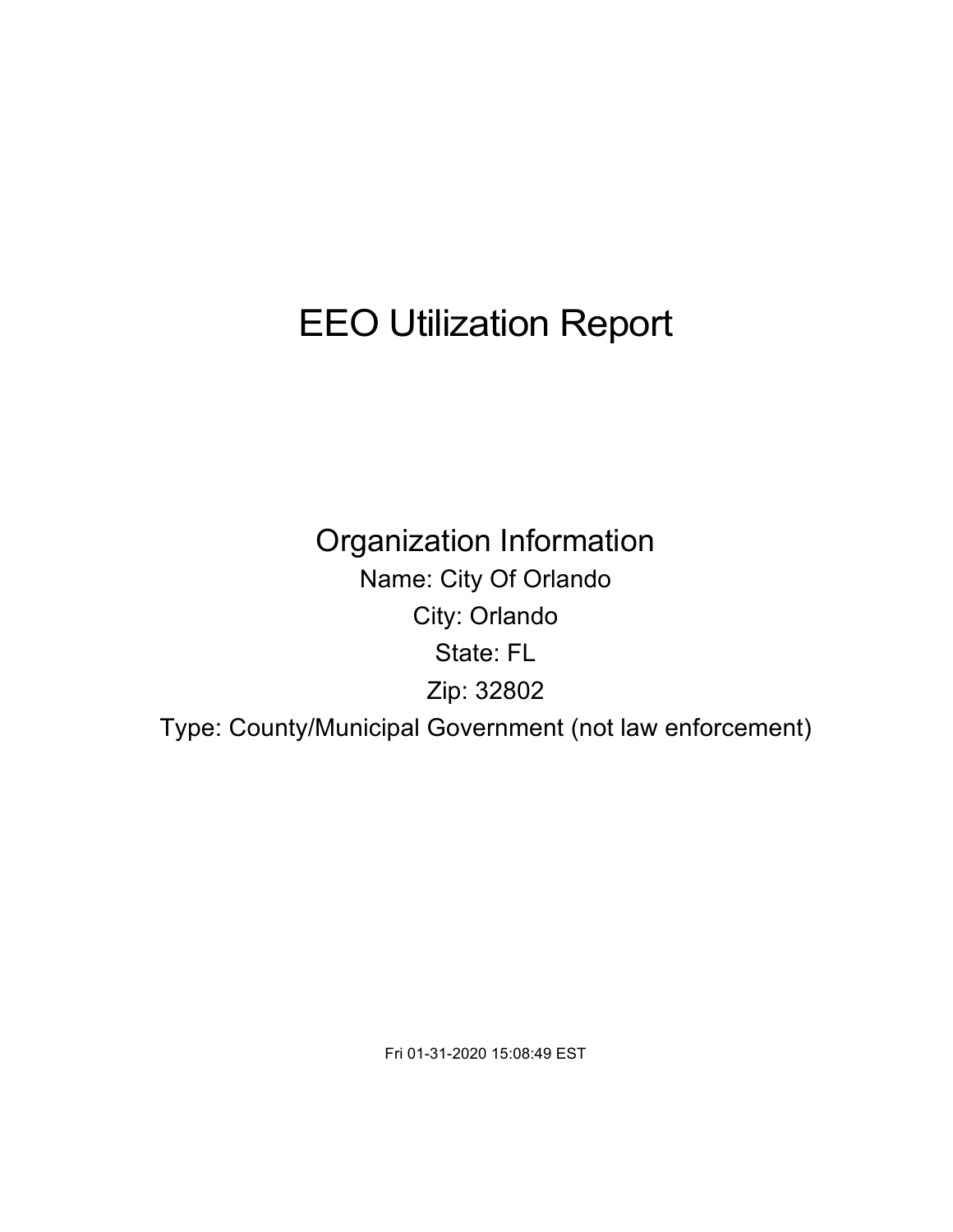## **Step 1: Introductory Information**

## **Policy Statement:**

The City of Orlando (hereinafter the City) is committed to the concept and spirit of equal employment opportunity (EEO) which ensures a workforce that fairly reflects the community it serves. In keeping with this concept, the Citys EEO policy is binding on all officials and employees and fully complies with all federal and state laws, regulations, and guidelines regarding employment activities. Employment decisions are based on merit and business necessity and not on race, color, ethnicity, national origin, gender, sexual orientation, age, religion, disability, or other factors protected by law. The principles of equal employment opportunity apply to all employment practices and personnel actions throughout the City including, but not limited to, recruitment, compensation, hiring, promotion, demotion, transfer, training, benefits, termination, layoff, and all other terms and conditions of employment.

To assure that no artificial barriers exist that may deny applicants or employees equal employment opportunities, a utilization analysis shall be performed every two years that compares the Citys workforce with the communitys civilian labor force based on the most current census data. When the utilization analysis indicates underrepresentation of any race or ethnic group in any of the major job categories, the City will take appropriate action steps to meet its EEO objective and rectify the problem as appropriate.

The City recognizes that overall responsibility for achieving equal employment objectives primarily rests with the leadership and management staff, although all employees are responsible for ensuring the success of equal employment. As leaders in this organization, our commitment to this important policy is complete and we accept overall responsibility for ensuring equal employment opportunity is implemented and that appropriate steps are taken to achieve the objectives of the policy.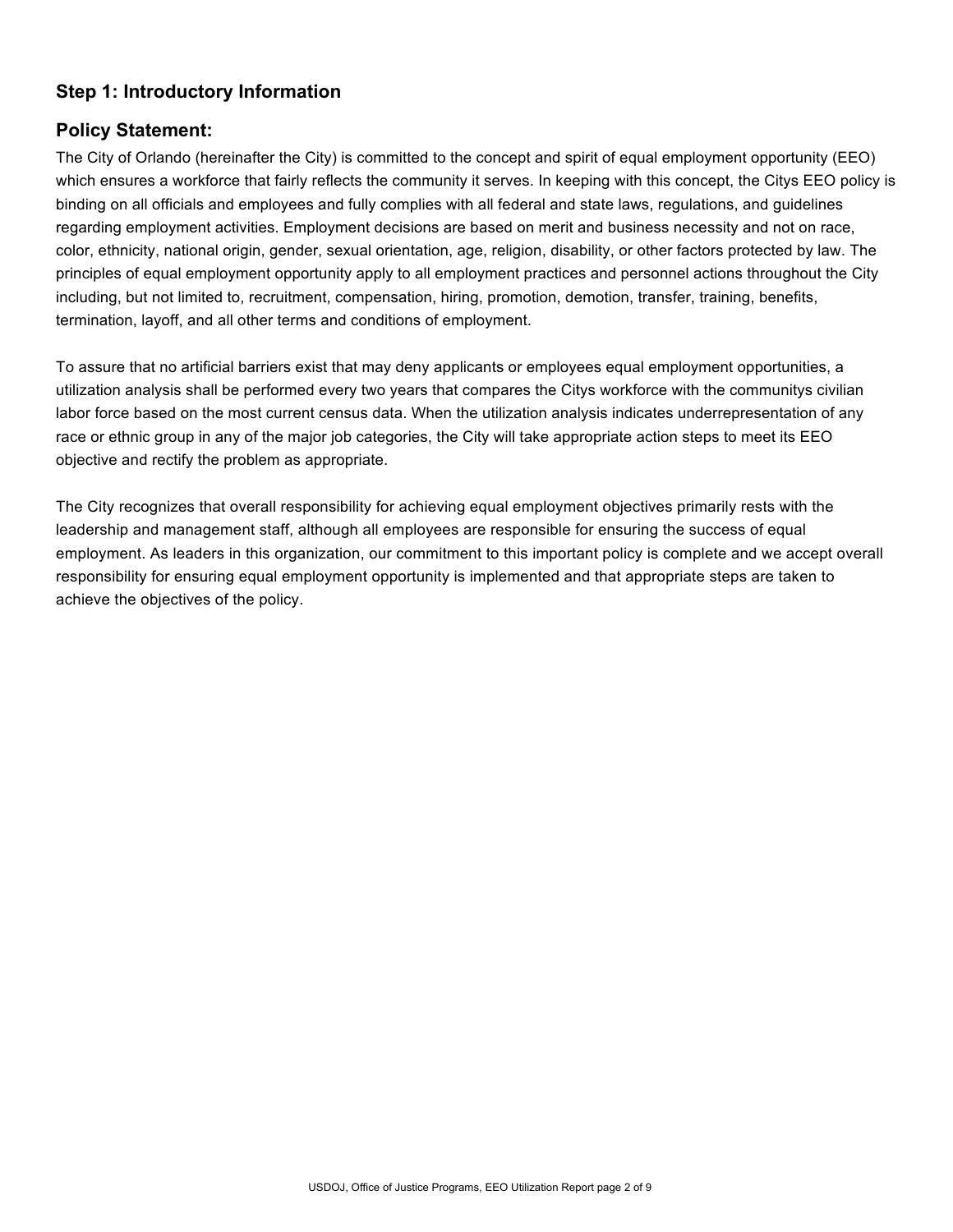## **Step 4b: Narrative of Interpretation**

In reviewing the Utilization Analysis (comparing the County's workforce to the relevant labor market), and noted the following:

1. White females were significantly under-represented in the all job categories except skilled craft. Professionals (-

14), Technicians (-13), Protective Services: Sworn (-4), Administrative Support (-9), Service/Maintenance (-12)

2. Black females were significantly under-represented in the Technicians (-10) and Protective Services: Sworn (-5) job categories.

3. Hispanic females were significantly under-represented in the Technicians (-6), Protective Services: Sworn (-2) and Service/Maintenance (-8) job categories.

4. Hispanic males were significantly under-represented in the Administrative Support (-3) and Skilled Craft (-12) job categories.

5. White males were significantly under-represented in the Administrative Support (-12), Skilled Craft (-23) and Service/Maintenance (-12) job categories

Other areas show underutilization ranging between -2% and -1% in Asian males and Asian females though these differences were identified as statistically significant, these categories make up very small percentages of the population, therefore it is difficult to draw conclusions based on these data.

# **Step 5: Objectives and Steps**

#### **1. To reduce the underutilization of Black or African American Females in Technicians, and Protective Services: Sworn job categories**

a. Work with senior leaders to identify and eliminate potential barriers and improve opportunities to attract, retain and promote more Black or African American Females.

b. Work with hiring managers and supervisors to improve targeted recruitment of Black or African American Females when vacancies occur in these job categories.

c. Continue outreach to Black or African American communities through community-oriented programs to attract Black or African American Females to apply for vacancies when they occur.

d. Continue to review and update current processes and advertising resources to improve equal employment opportunity and reach underutilized applicant groups.

e. Meet with senior leaders to review underutilization in their respective departments.

#### **2. To reduce the underutilization of Hispanic or Latina Females in the Technicians; Protective Services: Sworn; and Service/Maintenance job categories.**

a. Meet with senior leaders to review underutilization in their respective departments.

b. Work with senior leaders to identify and eliminate potential barriers and improve opportunities to attract, retain and promote more Hispanic or Latina Females.

c. Encourage Hispanic Females to apply for positions by sending job postings to the Hispanic Chamber of Commerce, the Association of Latino Professionals for America, and the Florida Diversity Council.

d. Work with hiring managers and supervisors to improve targeted recruitment of Hispanic or Latina Females when vacancies occur including sending our postings to specialized organizations such as the Society of Hispanic Professional Engineers.

e. Continue outreach to Hispanic communities through the City of Orlandos Hispanic Office for Local Assistance (H.O.L.A.) to attract Hispanic or Latina Female applicants.

f. Encourage Hispanic or Latina Females to apply for positions by posting our openings on several searchable internet job sites and sending job postings to a wide variety of organizations including Central Florida Employment Council, Jobs Partnership of Florida, and Career Source Central Florida.

g. Continue to review and update current processes and advertising resources to improve equal employment opportunity and reach underutilized applicant groups.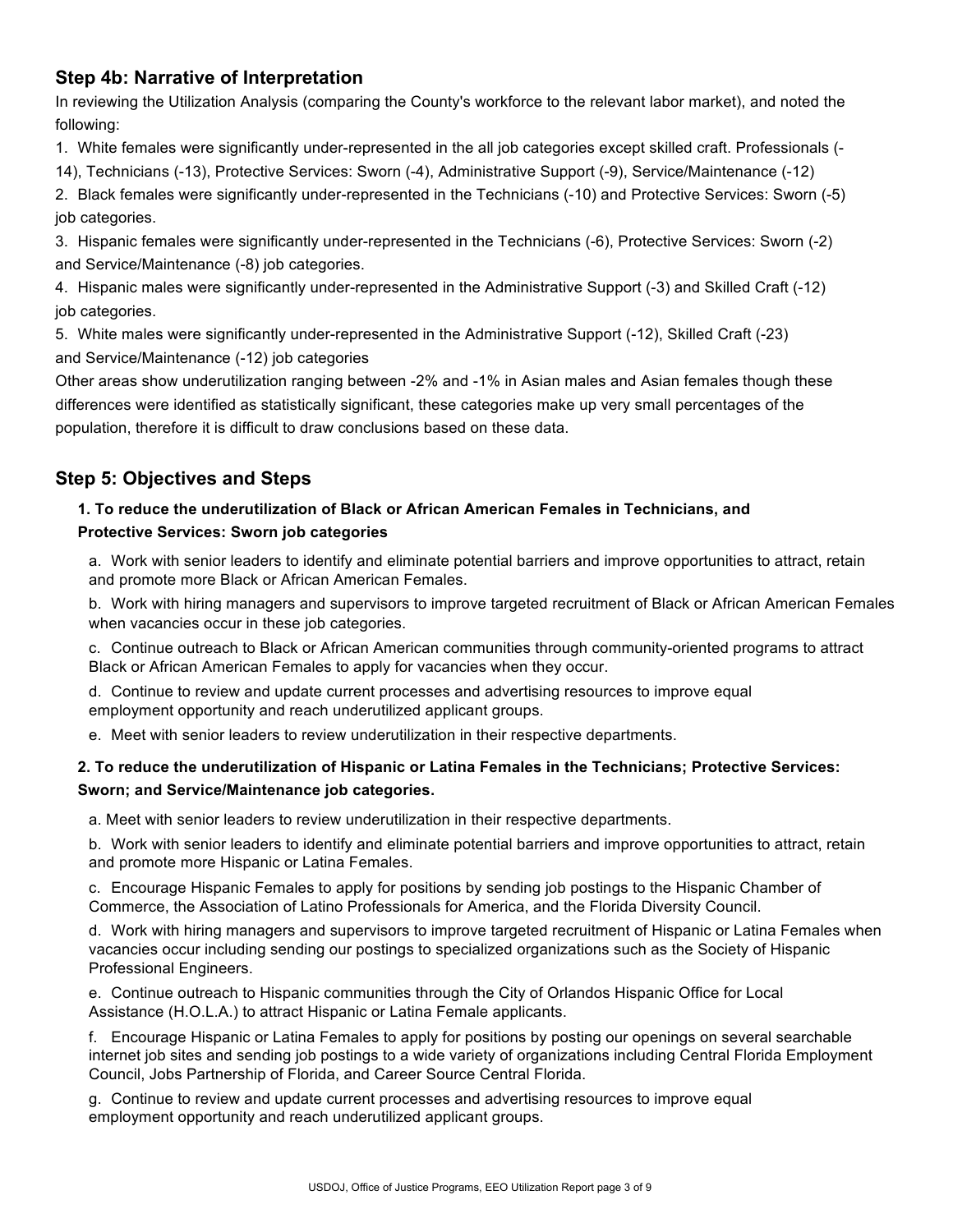#### **3. To reduce the underutilization of Hispanic or Latino Males in the Administrative Support and Skilled Craft job categories.**

a. Work with hiring managers and supervisors to improve targeted recruitment of Hispanic or Latino Males when vacancies occur including sending our postings to specialized organizations such as the Society of Hispanic Professional Engineers.

b. Meet with senior leaders to review underutilization in their respective departments.

c. Work with senior leaders to identify and eliminate potential barriers and improve opportunities to attract, retain and promote more Hispanic or Latino Males

d. Encourage Hispanic or Latino Males to apply for positions by posting our openings on several searchable internet job sites and sending job postings to a wide variety of organizations including Central Florida Employment Council, Jobs Partnership of Florida, Career Source Central Florida, and Florida Diversity Council.

e. Continue outreach to Hispanic communities through the City of Orlandos Hispanic Office for Local Assistance (H.O.L.A.) to attract Hispanic or Latino Male applicants.

f. Encourage Hispanic or Latino Males to apply for positions by sending job postings to the Hispanic Chamber of Commerce and the Association of Latino Professionals for America, and the Florida Diversity Council.

g. Continue to review and update current processes and advertising resources to improve equal employment opportunity and reach underutilized applicant groups.

#### **4. To reduce the underutilization of White Males in the Administrative Support, Skilled Craft and Service/Maintenance job categories.**

a. Meet with senior leaders to review underutilization in their respective departments.

b. Work with senior leaders to identify and eliminate potential barriers and improve opportunities to attract, retain and promote more White Males.

c. Work with hiring managers and supervisors to improve targeted recruitment of White Males when vacancies occur in these job categories.

d. Establish and maintain relationships with technical schools, universities with technical programs, and other local educational and community programs to encourage White Males to apply for vacancies in these job categories.

e. Encourage White Males to apply for positions by posting our openings on several searchable internet job sites and sending job postings to a wide variety of organizations including Central Florida Employment Council, Jobs Partnership of Florida, Career Source Central Florida.

f. Continue to review and update current processes and advertising resources to improve equal employment opportunity and reach underutilized applicant groups.

#### **5. To reduce the underutilization of White Females in the Professional, Technician, Protective Services: Sworn, Administrative Support and Service/Maintenance job categories.**

a. Work with senior leaders to identify and eliminate potential barriers and improve opportunities to attract, retain and promote more White Females.

b. Meet with senior leaders to review underutilization in their respective departments.

c. Work with hiring managers and supervisors to improve targeted recruitment of White Females when vacancies occur in these job categories.

d. Identify high potential White Female employees to attend the Mayors Executive Leadership training program to enhance skills and improve mobility.

e. Encourage White Female employees to attend job-related training programs and/or attend college courses through the educational reimbursement program.

f. Encourage White Females to apply for positions by sending job postings to professional associations such as Society of Women Engineers, Accounting & Financial Womens Alliance and other targeted recruiting efforts.

g. Encourage White Females to apply for positions by posting our openings on several searchable internet job sites and sending job postings to a wide variety of organizations including Central Florida Employment Council, Jobs Partnership of Florida, Career Source Central Florida, and Florida Diversity Council.

h. Continue to review and update current processes and advertising resources to improve equal employment opportunity and reach underutilized applicant groups.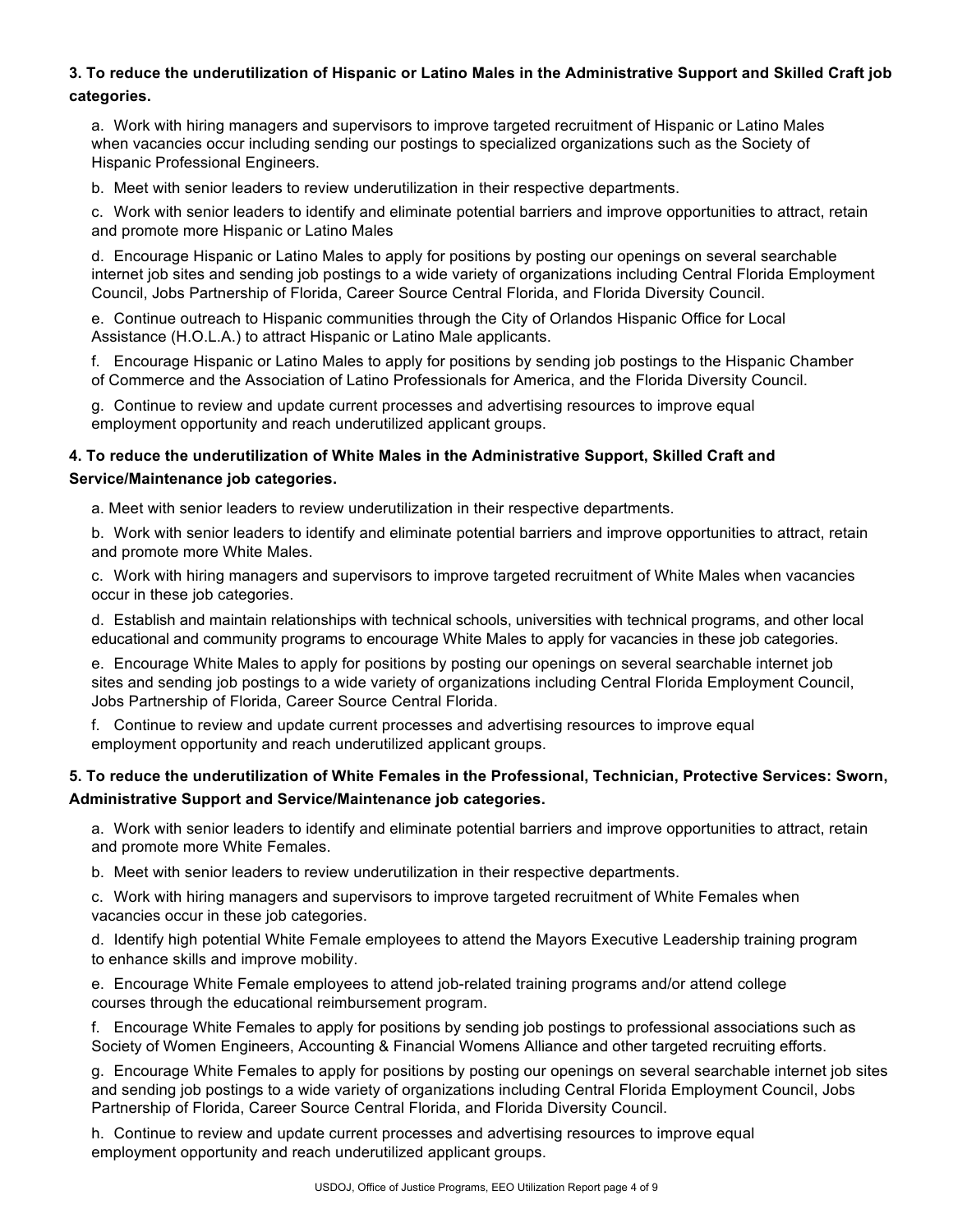# **Step 6: Internal Dissemination**

- a. The EEO policy shall be posted on the intranet website.
- b. Job postings and other publications shall include language that the City is an Equal Employment Opportunity employer.
- c. Employees shall be made aware of the Citys EEO policy during the new employee orientation session, including where complaints should be submitted.
- d. The City will periodically reaffirm commitment to the EEO policy using written communication or e-mail to employees.
- e. Newly appointed first-line supervisors and managers shall be made aware of their responsibilities regarding EEO
- Plan as soon as possible upon assumption of their new duties.
- f. When there are publications, both minority and non-minority men and women will be featured.
- g. EEO, ADA, ADEA, and related employment posters shall be displayed in a conspicuous location such as bulletin boards in the City as required by federal and state laws.

## **Step 7: External Dissemination**

- a. The EEO policy shall be posted on the internet website.
- b. Recruitment resources shall be informed in writing of the Citys EEO policy.
- c. Recruitment material shall include the Citys EEO statement.
- d. Employment advertisements for City positions shall contain the phrase Equal Employment Opportunity Employer.
- e. Publications shall feature both minority and non-minority men and women.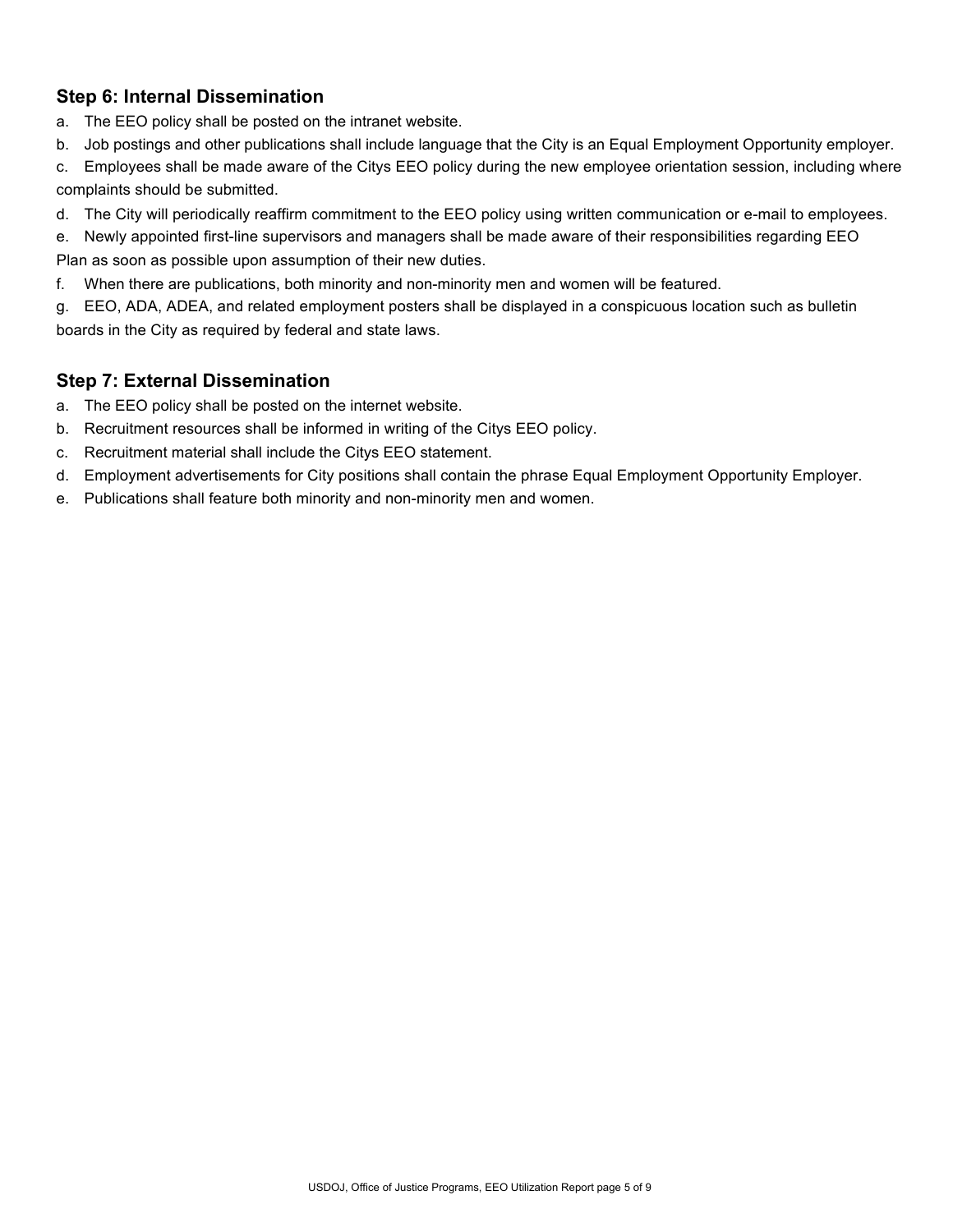## **Utilization Analysis Chart** *Relevant Labor Market: Orange County, Florida*

|                                           | Male           |                       |                                        |                                            |          |                                                      |                         |        | Female                           |                       |                                        |                                            |          |                                               |                         |         |  |
|-------------------------------------------|----------------|-----------------------|----------------------------------------|--------------------------------------------|----------|------------------------------------------------------|-------------------------|--------|----------------------------------|-----------------------|----------------------------------------|--------------------------------------------|----------|-----------------------------------------------|-------------------------|---------|--|
| Job Categories                            | White          | Hispanic<br>or Latino | <b>Black or</b><br>African<br>American | America<br>n Indian<br>or Alaska<br>Native | Asian    | <b>Native</b><br>Hawaiia<br>n or<br>Other<br>Pacific | Two or<br>More<br>Races | Other  | White                            | Hispanic<br>or Latino | <b>Black or</b><br>African<br>American | America<br>n Indian<br>or Alaska<br>Native | Asian    | Native<br>Hawaiia<br>n or<br>Other<br>Pacific | Two or<br>More<br>Races | Other   |  |
| <b>Officials/Administrators</b>           |                |                       |                                        |                                            |          |                                                      |                         |        |                                  |                       |                                        |                                            |          |                                               |                         |         |  |
| Workforce #/%                             | 45/47%         | 3/3%                  | 14/15%                                 | 0/0%                                       | 0/0%     | 0/0%                                                 | 0/0%                    | 0/0%   | 25/26%                           | 4/4%                  | 5/5%                                   | 0/0%                                       | 0/0%     | 0/0%                                          | 0/0%                    | 0/0%    |  |
| CLS #/%                                   | %              | 39,340/44 6,335/7%    | 3,720/4%                               | 70/0%                                      | 1,910/2% | 10/0%                                                | 510/1%                  | 390/0% | 26,205/29 5,595/6% 4,415/5%<br>% |                       |                                        | 40/0%                                      | 1,105/1% | 45/0%                                         | 375/0%                  | 165/0%  |  |
| Utilization #/%                           | 3%             | $-4%$                 | 10%                                    | $-0%$                                      | $-2%$    | $-0%$                                                | $-1%$                   | $-0%$  | $-3%$                            | $-2%$                 | 0%                                     | $-0%$                                      | $-1%$    | $-0%$                                         | $-0%$                   | -0%     |  |
| <b>Professionals</b>                      |                |                       |                                        |                                            |          |                                                      |                         |        |                                  |                       |                                        |                                            |          |                                               |                         |         |  |
| Workforce #/%                             | 243/40%        | 67/11%                | 61/10%                                 | 1/0%                                       | 10/2%    | 1/0%                                                 | 4/1%                    | 2/0%   | 107/18%                          | 38/6%                 | 52/9%                                  | 0/0%                                       | 9/1%     | 1/0%                                          | 4/1%                    | 2/0%    |  |
| CLS #/%                                   | 40,595/34<br>% |                       | 6,995/6% 5,400/4%                      | 80/0%                                      | 4,070/3% | 130/0%                                               | 570/0%                  | 395/0% | 38,095/32 9,480/8%<br>%          |                       | 10,480/9<br>$\%$                       | 35/0%                                      | 3,520/3% | 40/0%                                         | 405/0%                  | 400/0%  |  |
| Utilization #/%                           | 7%             | 5%                    | 6%                                     | 0%                                         | $-2%$    | 0%                                                   | 0%                      | 0%     | $-14%$                           | $-2%$                 | $-0\%$                                 | $-0\%$                                     | $-1%$    | 0%                                            | 0%                      | 0%      |  |
| Technicians                               |                |                       |                                        |                                            |          |                                                      |                         |        |                                  |                       |                                        |                                            |          |                                               |                         |         |  |
| Workforce #/%                             | 273/58%        | 54/11%                | 50/11%                                 | 0/0%                                       | 11/2%    | 1/0%                                                 | 2/0%                    | 0/0%   | 46/10%                           | 19/4%                 | 13/3%                                  | 0/0%                                       | 3/1%     | 1/0%                                          | 0/0%                    | 0/0%    |  |
| CLS #/%                                   | 5,680/33<br>%  |                       | 1,405/8% 1,120/6%                      | 30/0%                                      | 475/3%   | 10/0%                                                | 110/1%                  | 155/1% | 3,885/22<br>$\%$                 | 1,780/10<br>%         | 2,150/12<br>%                          | 25/0%                                      | 320/2%   | 0/0%                                          | 45/0%                   | 105/1%  |  |
| Utilization #/%                           | 25%            | 3%                    | 4%                                     | $-0%$                                      | $-0%$    | 0%                                                   | $-0%$                   | $-1%$  | $-13%$                           | $-6%$                 | $-10%$                                 | $-0%$                                      | $-1%$    | 0%                                            | $-0%$                   | $-1%$   |  |
| <b>Protective Services:</b><br>Sworn      |                |                       |                                        |                                            |          |                                                      |                         |        |                                  |                       |                                        |                                            |          |                                               |                         |         |  |
| Workforce #/%                             | 462/54%        | 157/18%               | 87/10%                                 | 2/0%                                       | 23/3%    | 5/1%                                                 | 2/0%                    | 0/0%   | 64/8%                            | 28/3%                 | 18/2%                                  | 0/0%                                       | 3/0%     | 0/0%                                          | 0/0%                    | $0/0\%$ |  |
| CLS #/%                                   | 6,230/42<br>%  | 2,535/17<br>%         | 1,765/12<br>%                          | 25/0%                                      | 310/2%   | 10/0%                                                | 195/1%                  | 85/1%  | 1,680/11<br>%                    | 715/5%                | 1,105/7%                               | 0/0%                                       | 55/0%    | 0/0%                                          | 39/0%                   | 4/0%    |  |
| Utilization #/%                           | 12%            | 1%                    | $-2%$                                  | $0\%$                                      | 1%       | 1%                                                   | $-1%$                   | $-1%$  | $-4%$                            | $-2%$                 | $-5%$                                  | 0%                                         | $-0\%$   | 0%                                            | $-0%$                   | -0%     |  |
| <b>Protective Services: Non-</b><br>sworn |                |                       |                                        |                                            |          |                                                      |                         |        |                                  |                       |                                        |                                            |          |                                               |                         |         |  |
| Workforce #/%                             | 23/27%         | 15/18%                | 13/15%                                 | 0/0%                                       | 1/1%     | 0/0%                                                 | 0/0%                    | 1/1%   | 16/19%                           | 6/7%                  | 8/10%                                  | 0/0%                                       | 0/0%     | 0/0%                                          | 0/0%                    | 1/1%    |  |
| Civilian Labor Force #/%                  | 785/33%        | 500/21%               | 200/8%                                 | 0/0%                                       | 0/0%     | 0/0%                                                 | 15/1%                   | 0/0%   | 495/21%                          | 225/10%               | 65/3%                                  | 0/0%                                       | 15/1%    | 0/0%                                          | 65/3%                   | 0/0%    |  |
| Utilization #/%                           | -6%            | $-3%$                 | 7%                                     | 0%                                         | 1%       | 0%                                                   | $-1%$                   | $1\%$  | $-2%$                            | $-2%$                 | 7%                                     | 0%                                         | $-1%$    | 0%                                            | $-3%$                   | $1\%$   |  |
| <b>Administrative Support</b>             |                |                       |                                        |                                            |          |                                                      |                         |        |                                  |                       |                                        |                                            |          |                                               |                         |         |  |
| Workforce #/%                             | 43/9%          | 21/5%                 | 32/7%                                  | 0/0%                                       | 7/2%     | 0/0%                                                 | 4/1%                    | 0/0%   | 111/24%                          | 99/22%                | 118/26%                                | 0/0%                                       | 16/4%    | 0/0%                                          | 4/1%                    | 1/0%    |  |
| CLS #/%                                   | 43,415/22      | 15,770/8              | 11,260/6                               | 185/0%                                     | 3,540/2% | 40/0%                                                | 475/0%                  | 535/0% |                                  |                       | 66,385/33 31,490/16 19,610/10          | 220/0%                                     | 4,770/2% | 100/0%                                        | 959/0%                  | .355/1% |  |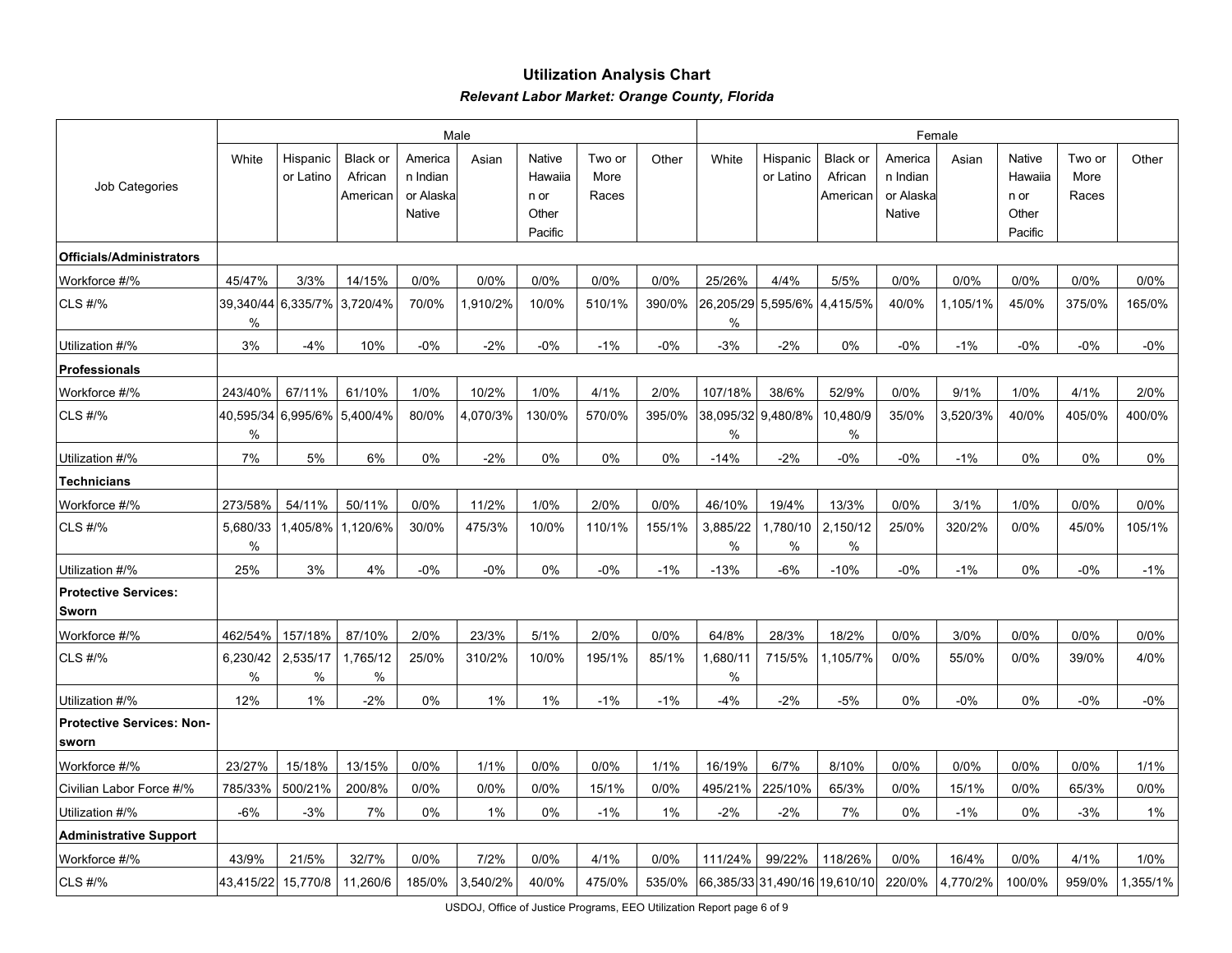|                      | Male   |                                    |                     |                     |          |                   |                |          |          | Female                  |                                            |                     |          |                   |                |         |  |  |  |
|----------------------|--------|------------------------------------|---------------------|---------------------|----------|-------------------|----------------|----------|----------|-------------------------|--------------------------------------------|---------------------|----------|-------------------|----------------|---------|--|--|--|
| Job Categories       | White  | Hispanic<br>or Latino              | Black or<br>African | America<br>n Indian | Asian    | Native<br>Hawaiia | Two or<br>More | Other    | White    | Hispanic  <br>or Latino | Black or<br>African                        | America<br>n Indian | Asian    | Native<br>Hawaiia | Two or<br>More | Other   |  |  |  |
|                      |        |                                    | American            | or Alaska           |          | n or              | Races          |          |          |                         | American                                   | or Alaska           |          | n or              | Races          |         |  |  |  |
|                      |        |                                    |                     | Native              |          | Other             |                |          |          |                         |                                            | Native              |          | Other             |                |         |  |  |  |
|                      |        |                                    |                     |                     |          | Pacific           |                |          |          |                         |                                            |                     |          | Pacific           |                |         |  |  |  |
|                      | $\%$   | %                                  | $\%$                |                     |          |                   |                |          | %        | %                       | $\frac{0}{0}$                              |                     |          |                   |                |         |  |  |  |
| Utilization #/%      | -12%   | -3%                                | 1%                  | $-0%$               | $-0%$    | $-0%$             | $1\%$          | $-0\%$   | -9%      | 6%                      | 16%                                        | $-0\%$              | 1%       | $-0%$             | 0%             | -0%     |  |  |  |
| <b>Skilled Craft</b> |        |                                    |                     |                     |          |                   |                |          |          |                         |                                            |                     |          |                   |                |         |  |  |  |
| Workforce #/%        | 90/25% | 72/20%                             | 168/46%             | 1/0%                | 8/2%     | 2/1%              | 0/0%           | 3/1%     | 6/2%     | 4/1%                    | 10/3%                                      | 0/0%                | 0/0%     | 0/0%              | 0/0%           | $0/0\%$ |  |  |  |
| CLS #/%              | $\%$   | 29,050/48 19,190/32 6,445/11<br>%  | %                   | 125/0%              | 955/2%   | 95/0%             | 275/0%         | 1,115/2% | 1,710/3% | 945/2%                  | 415/1%                                     | 10/0%               | 70/0%    | 0/0%              | 10/0%          | 25/0%   |  |  |  |
| Utilization #/%      | $-23%$ | $-12%$                             | 35%                 | 0%                  | 1%       | 0%                | $-0%$          | $-1%$    | $-1%$    | $-0%$                   | 2%                                         | $-0\%$              | $-0\%$   | $0\%$             | $-0%$          | $-0\%$  |  |  |  |
| Service/Maintenance  |        |                                    |                     |                     |          |                   |                |          |          |                         |                                            |                     |          |                   |                |         |  |  |  |
| Workforce #/%        | 25/12% | 30/15%                             | 96/48%              | 0/0%                | 2/1%     | 0/0%              | 0/0%           | 0/0%     | 10/5%    | 9/4%                    | 23/11%                                     | 0/0%                | 4/2%     | 0/0%              | 2/1%           | 1/0%    |  |  |  |
| <b>CLS #/%</b>       | $\%$   | 43,600/24 35,510/19 19,875/11<br>% | %                   | 240/0%              | 4,315/2% | 60/0%             | 475/0%         |          | %        | %                       | ,030/1% 30,080/16 23,535/13 17,450/10<br>% | 185/0%              | 4,065/2% | 35/0%             | 905/0%         | ,080/1% |  |  |  |
| Utilization #/%      | $-12%$ | -5%                                | 37%                 | $-0%$               | $-1%$    | $-0\%$            | -0%            | $-1\%$   | $-12%$   | $-8%$                   | 2%                                         | -0%                 | -0%      | $-0%$             | 0%             | $-0\%$  |  |  |  |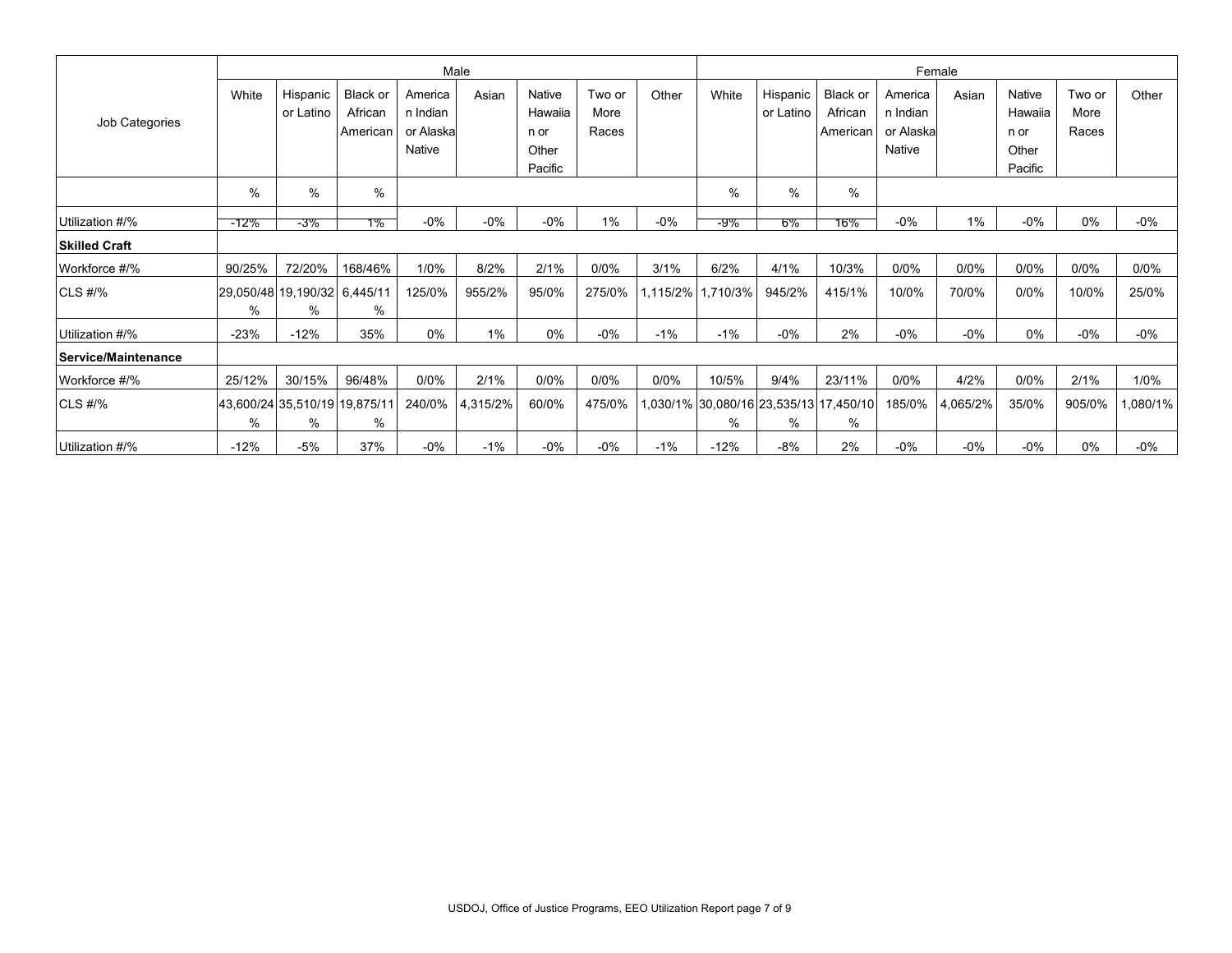#### **Significant Underutilization Chart**

|                               | Male  |           |          |           |       |         |        |                    |       |           | Female   |           |       |         |        |       |  |  |  |  |
|-------------------------------|-------|-----------|----------|-----------|-------|---------|--------|--------------------|-------|-----------|----------|-----------|-------|---------|--------|-------|--|--|--|--|
| Job Categories                | White | Hispanic  | Black or | America   | Asian | Native  | Two or | Other              | White | Hispanic  | Black or | America   | Asian | Native  | Two or | Other |  |  |  |  |
|                               |       | or Latino | African  | n Indian  |       | Hawaiia | More   |                    |       | or Latino | African  | n Indian  |       | Hawaiia | More   |       |  |  |  |  |
|                               |       |           | American | or Alaska |       | n or    | Races  |                    |       |           | American | or Alaska |       | n or    | Races  |       |  |  |  |  |
|                               |       |           |          | Native    |       | Other   |        |                    |       |           |          | Native    |       | Other   |        |       |  |  |  |  |
|                               |       |           |          |           |       | Pacific |        |                    |       |           |          |           |       | Pacific |        |       |  |  |  |  |
| <b>Professionals</b>          |       |           |          |           | ✔     |         |        |                    | ✓     |           |          |           | ັ     |         |        |       |  |  |  |  |
| Technicians                   |       |           |          |           |       |         |        | ✔                  | ✓     | ✔         | ✔        |           |       |         |        |       |  |  |  |  |
| <b>Protective Services:</b>   |       |           |          |           |       |         | ✔      | $\boldsymbol{\nu}$ | ✔     | ✓         | ✔        |           |       |         |        |       |  |  |  |  |
| Sworn                         |       |           |          |           |       |         |        |                    |       |           |          |           |       |         |        |       |  |  |  |  |
| <b>Administrative Support</b> | ✔     | ✔         |          |           |       |         |        |                    | ✔     |           |          |           |       |         |        |       |  |  |  |  |
| <b>Skilled Craft</b>          | ັ     | ✔         |          |           |       |         |        |                    |       |           |          |           |       |         |        |       |  |  |  |  |
| Service/Maintenance           | ✔     |           |          |           |       |         |        |                    | ✓     | ✔         |          |           |       |         |        |       |  |  |  |  |